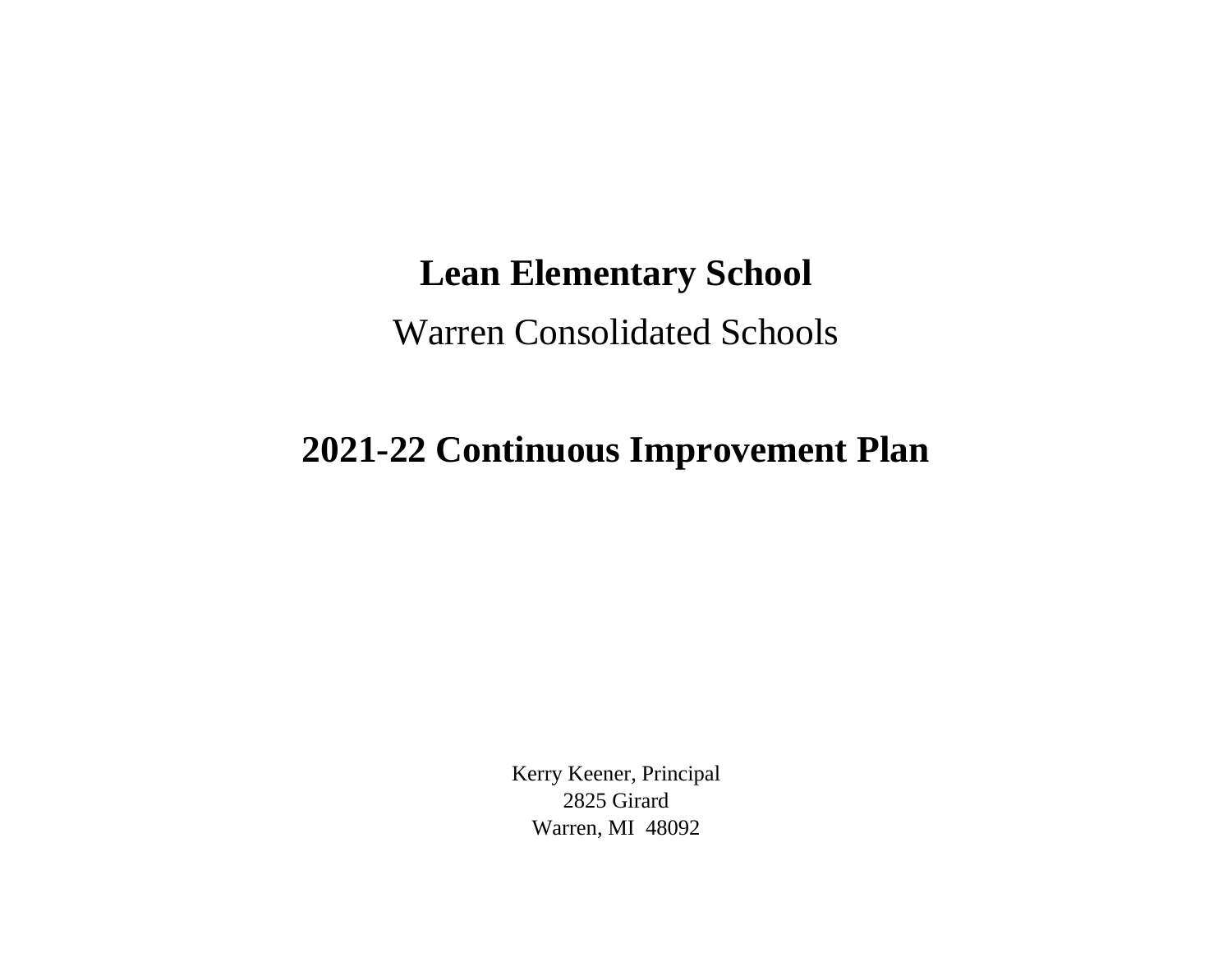**Using your building's data story and equity reflection, review your current improvement plan. Does this new information on equity lead to adjusting or adding any additional strategies or activities to your improvement plan? Indicate your goals below and any revisions for 2021-2022.**

| Goal 1                                  |                                                                                                                                                                                                                                                                                                                                                                                                                                                                                                                                                                                                                                                                                                                                                                                                                                                                                                                                                                                                                                                                                                                                                             |  |
|-----------------------------------------|-------------------------------------------------------------------------------------------------------------------------------------------------------------------------------------------------------------------------------------------------------------------------------------------------------------------------------------------------------------------------------------------------------------------------------------------------------------------------------------------------------------------------------------------------------------------------------------------------------------------------------------------------------------------------------------------------------------------------------------------------------------------------------------------------------------------------------------------------------------------------------------------------------------------------------------------------------------------------------------------------------------------------------------------------------------------------------------------------------------------------------------------------------------|--|
| <b>SMART Goal Language</b>              | Promote College and Career Readiness by increasing achievement in Reading for all students.<br>Measurable Objective: 80% of All Students will demonstrate a proficiency in reading in English Language Arts as<br>measured by MSTEP, NWEA and DRA assessments.                                                                                                                                                                                                                                                                                                                                                                                                                                                                                                                                                                                                                                                                                                                                                                                                                                                                                              |  |
| <b>Continuation Goal</b><br>(Yes or No) | <b>Yes</b>                                                                                                                                                                                                                                                                                                                                                                                                                                                                                                                                                                                                                                                                                                                                                                                                                                                                                                                                                                                                                                                                                                                                                  |  |
| <b>Additional Strategies</b>            | 1. High quality balanced literacy instruction-Staff will engage in research based professional learning to<br>implement quality reading instruction through a job-embedded and support model.<br>2. PLC-Staff will collaborate as a professional learning community to strengthen the vertical and<br>horizontal alignment between curriculum, instruction and assessment practices in Reading.<br>3. Multi-Tier System of support-Staff will develop, implement, monitor and evaluate the impact of a multi-tier<br>system of support process and the delivery of Tier II and III interventions on students' academic success in<br>reading.                                                                                                                                                                                                                                                                                                                                                                                                                                                                                                               |  |
| <b>Additional Activities</b>            | <b>Strategy 1</b><br>Guided Reading - Classroom teachers will meet with students 4-5 times per week in guided reading groups. Tier II -<br>Classroom teachers will meet with students an additional 15 minutes, 4-5 times per week, in groups. Tier III - Title I<br>will meet with students for an additional 30 minutes, 4-5 times per week, for instruction in small groups. EL teachers<br>will meet with students for an additional 30-40 minutes, multiple times per week. Staff will meet to adjust instruction<br>and intervention strategies for students who are not responding to instruction. Guided Reading materials should<br>consist of at least 50% informational text that covers science and social studies topics.<br>Word Study - K-5 teachers will use word study strategies to strengthen word recognition and application.<br>Benchmark Literacy - Teachers will use Benchmark Literacy to equip all students with skills and strategies to improve<br>reading fluency and comprehension, 5 days a week.<br>Independent Reading - Students will apply reading skills and strategies, 5 days a week, with books of their choosing at |  |
|                                         | their level.<br><b>Strategy 2</b><br>PLC Readiness - Staff will review past scores and assessments to begin to identify strengths and weaknesses in<br>reading.                                                                                                                                                                                                                                                                                                                                                                                                                                                                                                                                                                                                                                                                                                                                                                                                                                                                                                                                                                                             |  |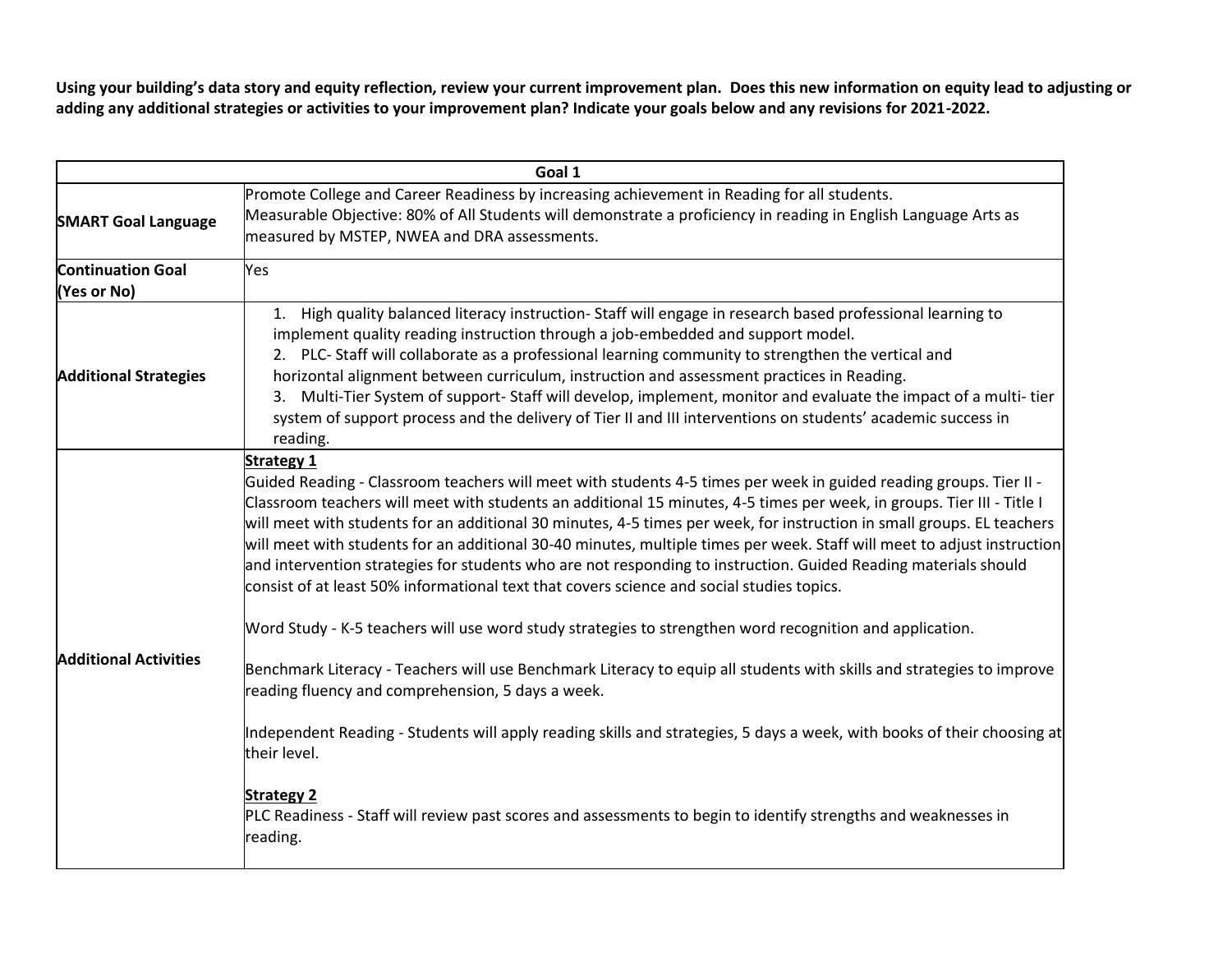|                                                                               | PLC implementation - Staff will participate in PLC meetings to utilize the district framework and monitoring tools that<br>are provided. Staff will also implement the MTSS process and intervention team meetings, as well as creating,<br>implementing, and analyzing the results of reading assessments. |
|-------------------------------------------------------------------------------|-------------------------------------------------------------------------------------------------------------------------------------------------------------------------------------------------------------------------------------------------------------------------------------------------------------|
|                                                                               | PLC Monitoring - Administrators will use observations and walkthroughs to monitor PLC implementation.                                                                                                                                                                                                       |
|                                                                               | PLC Evaluation - Staff will participate in data analysis of district and state assessments.                                                                                                                                                                                                                 |
|                                                                               | <b>Strategy 3</b><br>MTSS Process - Staff will analyze diagnostic data to plan and provide Tier II and III interventions. Staff will meet<br>quarterly to discuss students' progress and plan for student needs.                                                                                            |
|                                                                               | Supplemental Instruction - Title I and EL teachers will provide additional, individualized instruction<br>to identififed students in order to strengthen skills in which students have demonstrated deficits according to MSTEP,<br>NWEA, DRA2, and classroom assessments.                                  |
|                                                                               | Monitor MTSS - Staff and principal will monitor the process, instruction, and progress throughout the year.                                                                                                                                                                                                 |
|                                                                               | Evaluate MTSS - Staff and principal will evaluate the process, instruction, and progress throughout the year.                                                                                                                                                                                               |
| <b>Title I Funding Source</b><br><b>Update (must match Title</b><br>I budget) | General fund                                                                                                                                                                                                                                                                                                |
| <b>Other Funding Sources</b><br>Update                                        |                                                                                                                                                                                                                                                                                                             |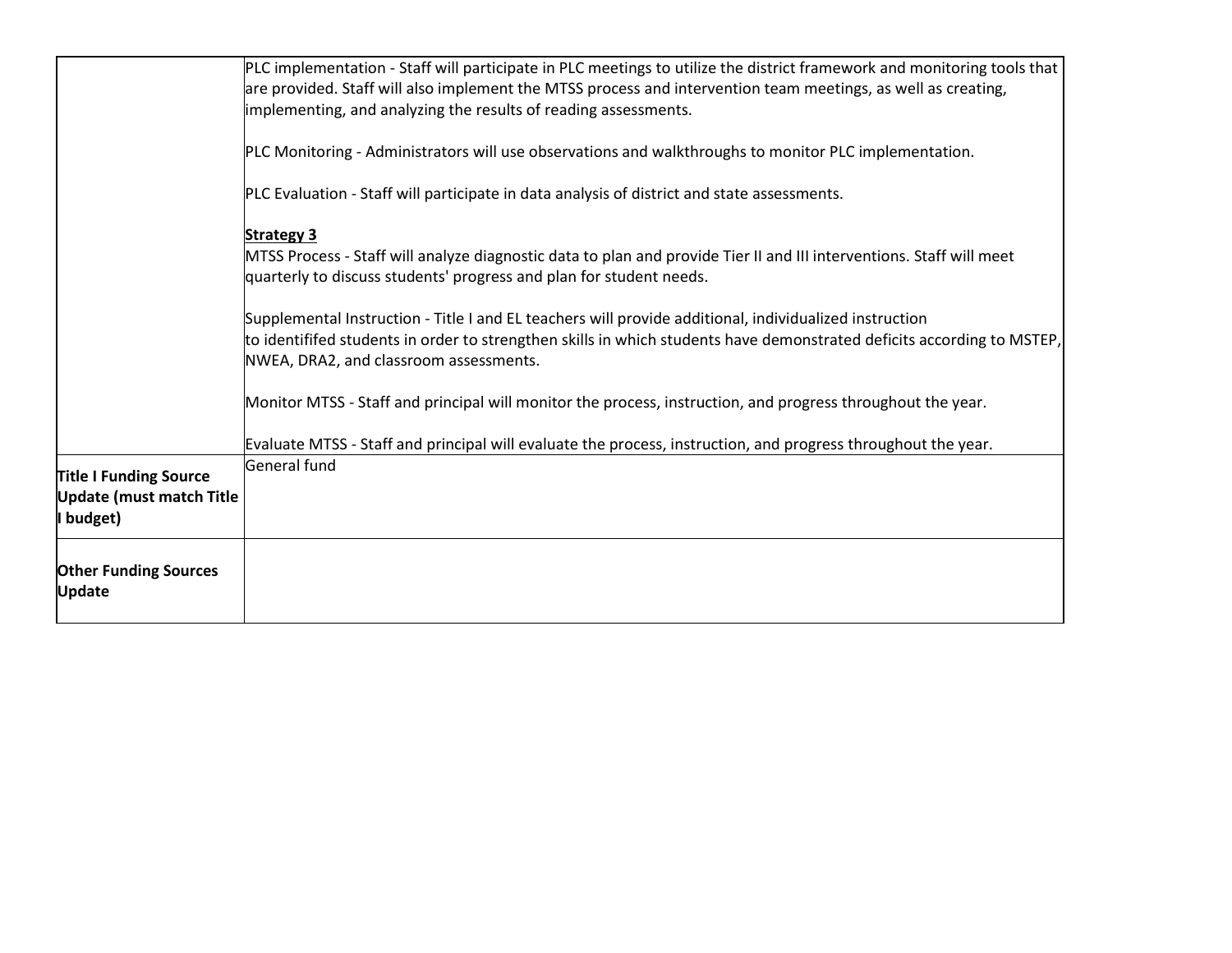| Goal 2                                  |                                                                                                                                                                                                                                                                                                                                                                                                 |
|-----------------------------------------|-------------------------------------------------------------------------------------------------------------------------------------------------------------------------------------------------------------------------------------------------------------------------------------------------------------------------------------------------------------------------------------------------|
| <b>SMART Goal Language</b>              | Promote College and Career Readiness by increasing achievement in Writing for all students.<br>Measurable Objective: 80% of All Students will demonstrate a proficiency in writing in English Language Arts as measured<br>by the district writing assessment.                                                                                                                                  |
| <b>Continuation Goal</b><br>(Yes or No) | Yes                                                                                                                                                                                                                                                                                                                                                                                             |
| <b>Additional Strategies</b>            | 1. High Quality Balanced Writing Instruction-Staff will engage in research based professional learning to implement<br>quality writing instruction through a job- embedded and support model.<br>2. PLC-Staff will collaborate as a professional learning community to strengthen the vertical and horizontal<br>alignment between curriculum, instruction and assessment practices in writing. |
| <b>Additional Activities</b>            | <b>Strategy 1</b><br>Writer's Workshop - Staff will implement Writer's Workshop through the use of MAISA writing units or Lucy Caulkins. Each<br>grade level will complete narrative, informational, and opinion writing.                                                                                                                                                                       |
|                                         | Student Conferencing - Classroom teachers will regularly conference with students to monitor their progress on writing<br>skills and practices.                                                                                                                                                                                                                                                 |
|                                         | Monitor MAISA and Lucy Caulkins implementation - Grade level teams and School Improvement representatives will<br>monitor the effectiveness of the MAISA and Lucy Caulkins units throughout the year. Decisions will be made based on the<br>feedback provided.                                                                                                                                 |
|                                         | Evaluate MAISA and Lucy Caulkins implementation - Grade level teams and School Improvement representatives will<br>evaluate the effectiveness of the MAISA and Lucy Caulkins units at the end of the year. Decisions will be made based on<br>the feedback provided.                                                                                                                            |
|                                         | <b>Strategy 2</b><br>PLC Readiness - Staff will review past scores and assessments to begin to identify strengths and weaknesses in writing.                                                                                                                                                                                                                                                    |
|                                         | PLC implementation - Staff will participate in PLC meetings to utilize the district framework and monitoring tools that are<br>provided. Staff will also implement the MTSS process and intervention team meetings, as well as creating, implementing,<br>and analyzing the results of writing assignments and assessments.                                                                     |
|                                         | PLC monitoring - Administrator will use observations and walkthroughs to monitor PLC implementation.                                                                                                                                                                                                                                                                                            |
|                                         | PLC evaluation - Staff will participate in data analysis of district and state assessments.                                                                                                                                                                                                                                                                                                     |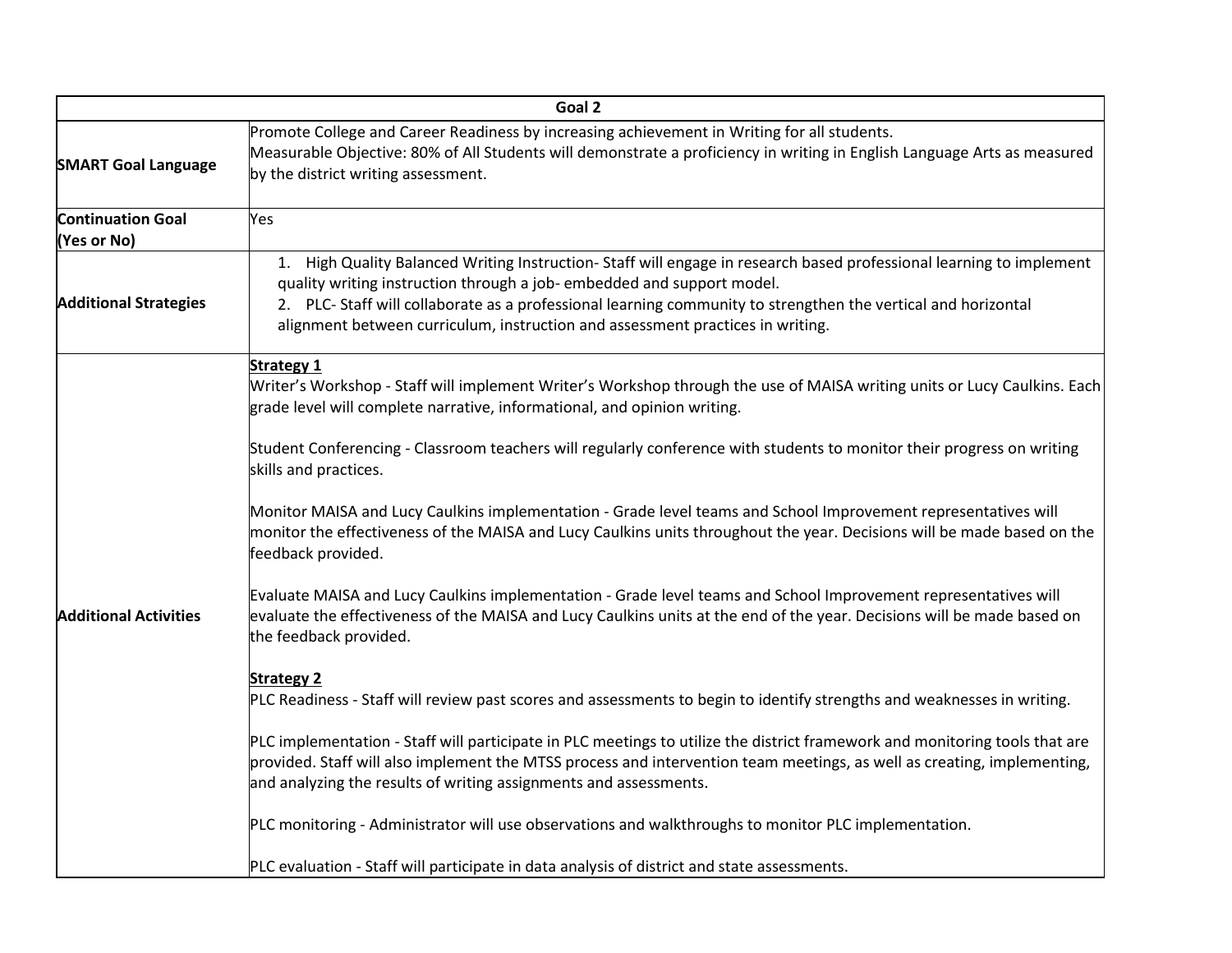| <b>Title I Funding Source</b><br>Update (must match Title I<br>budget) | General fund |
|------------------------------------------------------------------------|--------------|
| <b>Other Funding Sources</b><br><b>Update</b>                          |              |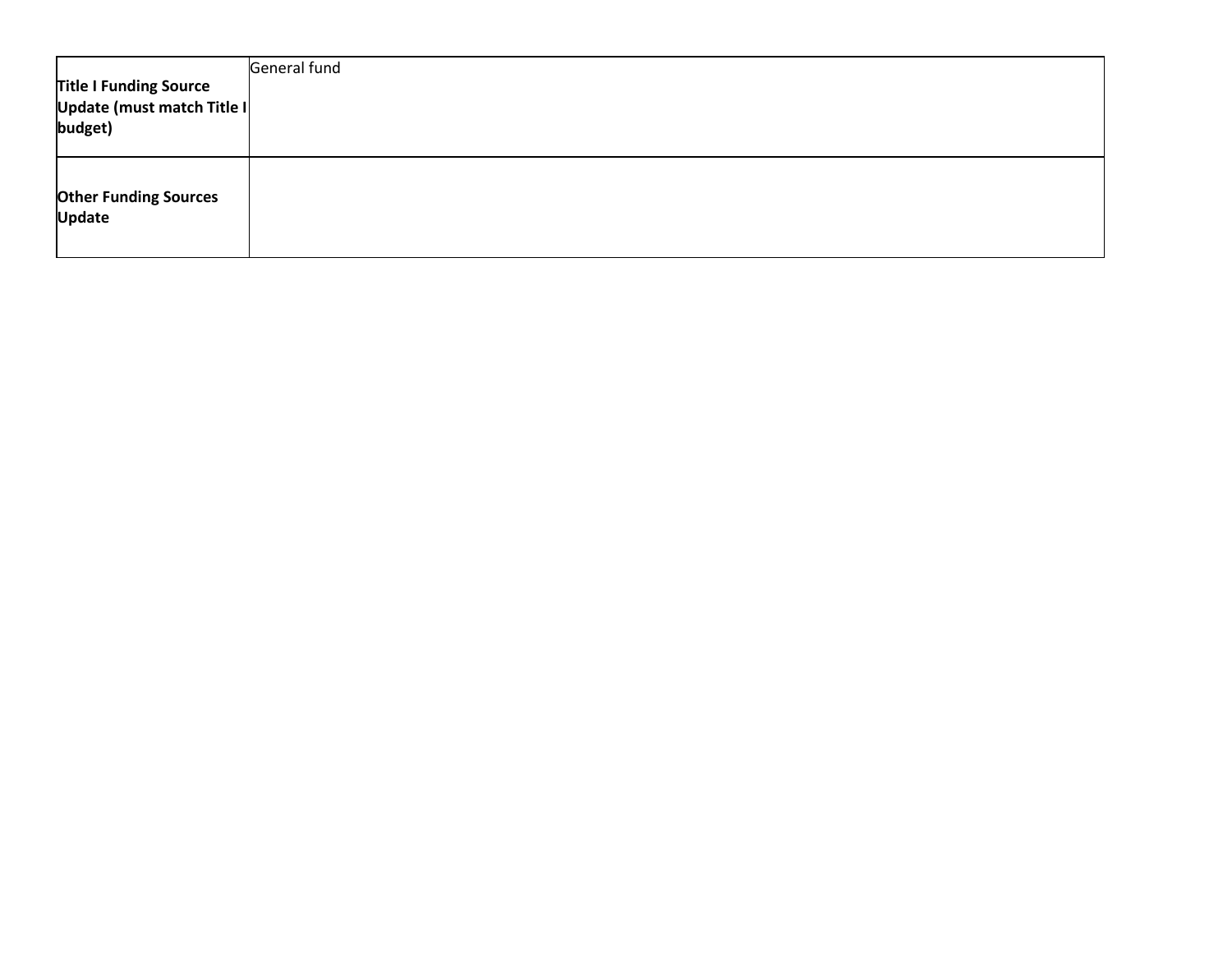|                                         | Goal 3                                                                                                                                                                                                                                                                                                                                                                                                                                                                                                                                                                                                                                                                                                                                                                                                                                                                                                                                                                                                                                                                                                                                                                                                                                                                                                                                                                                                                                                                                                                                                                                            |
|-----------------------------------------|---------------------------------------------------------------------------------------------------------------------------------------------------------------------------------------------------------------------------------------------------------------------------------------------------------------------------------------------------------------------------------------------------------------------------------------------------------------------------------------------------------------------------------------------------------------------------------------------------------------------------------------------------------------------------------------------------------------------------------------------------------------------------------------------------------------------------------------------------------------------------------------------------------------------------------------------------------------------------------------------------------------------------------------------------------------------------------------------------------------------------------------------------------------------------------------------------------------------------------------------------------------------------------------------------------------------------------------------------------------------------------------------------------------------------------------------------------------------------------------------------------------------------------------------------------------------------------------------------|
| <b>SMART Goal Language</b>              | Promote College and Career Readiness by increasing achievement in Mathematics for all students.<br>Measurable Objective: 80% of All Students will demonstrate a proficiency on assessments in math in Mathematics as<br>measured by MSTEP, NWEA and district common assessments.                                                                                                                                                                                                                                                                                                                                                                                                                                                                                                                                                                                                                                                                                                                                                                                                                                                                                                                                                                                                                                                                                                                                                                                                                                                                                                                  |
| <b>Continuation Goal</b><br>(Yes or No) | Yes                                                                                                                                                                                                                                                                                                                                                                                                                                                                                                                                                                                                                                                                                                                                                                                                                                                                                                                                                                                                                                                                                                                                                                                                                                                                                                                                                                                                                                                                                                                                                                                               |
| <b>Additional Strategies</b>            | 1. High Quality Balanced Instruction-Staff will engage in research based professional learning to implement<br>quality mathematics instruction through a job- embedded and support model.<br>PLC- Staff will collaborate as a professional learning community to strengthen the vertical and horizontal<br>alignment between curriculum, instruction and assessment practices in math.<br>3. Multi-Tier System of support-Staff will develop, implement, monitor and evaluate the impact of a multi-tier<br>system of support process and the delivery of Tier II and III interventions on students' academic success in math.                                                                                                                                                                                                                                                                                                                                                                                                                                                                                                                                                                                                                                                                                                                                                                                                                                                                                                                                                                    |
| <b>Additional Activities</b>            | <b>Strategy 1</b><br>Math Tasks - Teachers will use the district provided math tasks according to the pacing guide. Students will make use<br>of multiple problem-solving strategies, using manipulatives and models. Students will work on math tasks 4-5 times a<br>week. Students will record their math work and thinking. Teachers will use tasks to formatively assess student<br>understanding.<br>Number Talks - K-5 teachers will lead students in 5-15-minute conversations that build student vocabulary,<br>computation, and mental math skills 3-5 times a week. All teachers will receive the book Number Talks:<br>Whole Number Computations by Sherry Parrish. See budget for funding amount.<br>Monitor Tier I Implementation - Administrator will use observations and walkthroughs to monitor PLC<br>implementation.<br>Evaluate Tier I Implementation - Staff will review student progress data or common building/district assessments<br>from August to May. Decisions will be made based on findings.<br><b>Strategy 2</b><br>PLC Readiness - Staff will review past scores and assessments to begin to identify strengths and weaknesses in math.<br>PLC Implementation - Staff will participate in PLC meetings to utilize the district framework and monitoring tools that $ $<br>are provided. Staff will also implement the MTSS process and intervention team meetings, as well as creating,<br>implementing, and analyzing the results of math assessments.<br>PLC Monitoring - Administrator will use observations and walkthroughs to monitor PLC implementation. |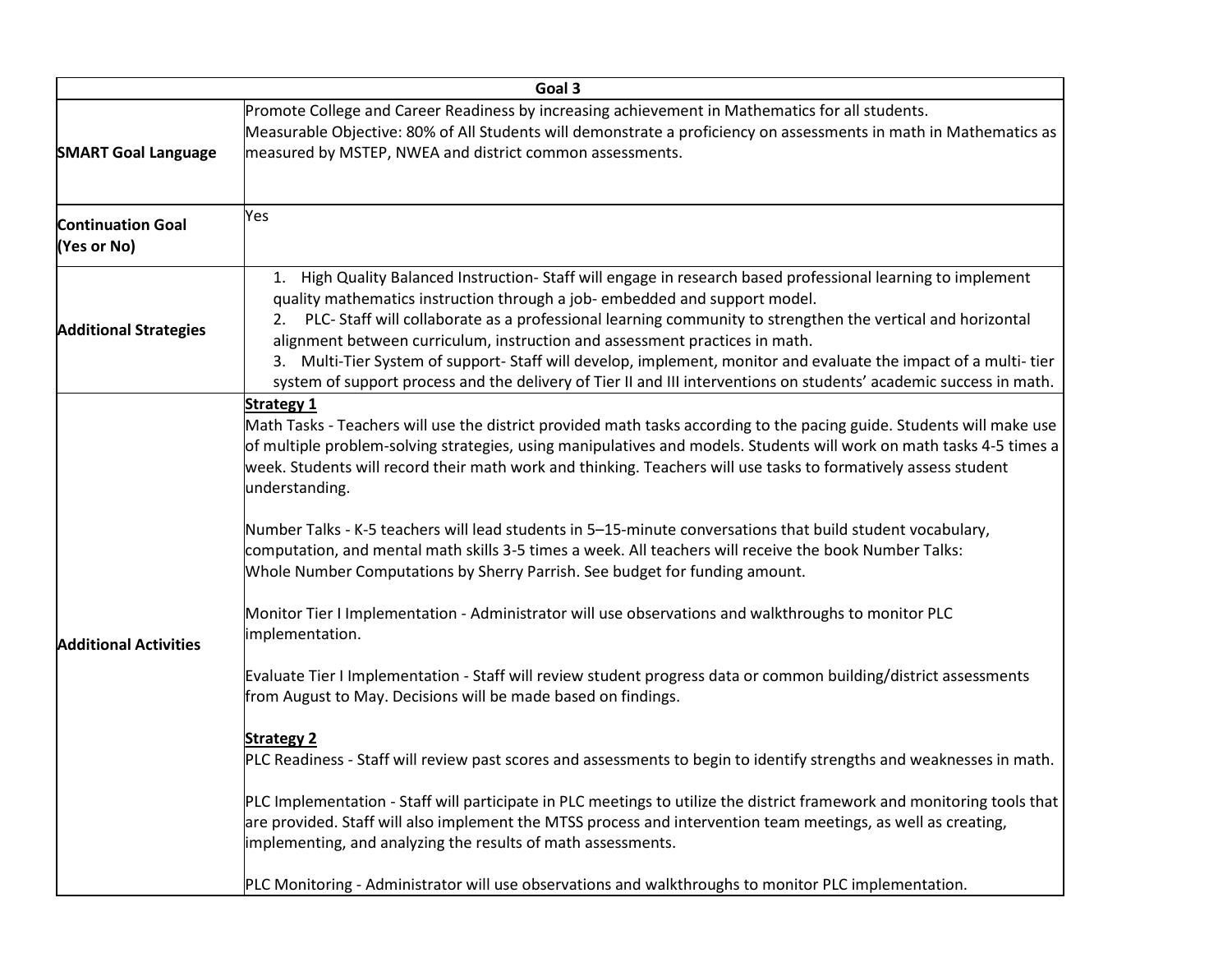|                                               | PLC Evaluation – Staff will participate in data analysis of district and state assessments.                                                                                                                                                                         |
|-----------------------------------------------|---------------------------------------------------------------------------------------------------------------------------------------------------------------------------------------------------------------------------------------------------------------------|
|                                               | <b>Strategy 3</b><br>MTSS Process - Staff will analyze diagnostic data to plan and provide Tier II and III interventions. Staff will meet<br>quarterly to discuss student progress and plan for student needs.                                                      |
|                                               | Supplemental Instruction - Title I teachers will provide additional, individualized instruction to identified students in<br>order to strengthen skills in which students have demonstrated deficits according to MSTEP, NWEA, and classroom<br>assessments (AVMR). |
|                                               | Monitor MTSS - Staff and principal will monitor the process, instruction, and progress throughout the year.                                                                                                                                                         |
|                                               | Evaluate MTSS - Staff and principal will evaluate the process, instruction, and progress throughout the year.                                                                                                                                                       |
|                                               | General fund                                                                                                                                                                                                                                                        |
| <b>Title I Funding Source</b>                 |                                                                                                                                                                                                                                                                     |
| <b>Update (must match Title</b>               |                                                                                                                                                                                                                                                                     |
| budget)                                       |                                                                                                                                                                                                                                                                     |
| <b>Other Funding Sources</b><br><b>Update</b> |                                                                                                                                                                                                                                                                     |